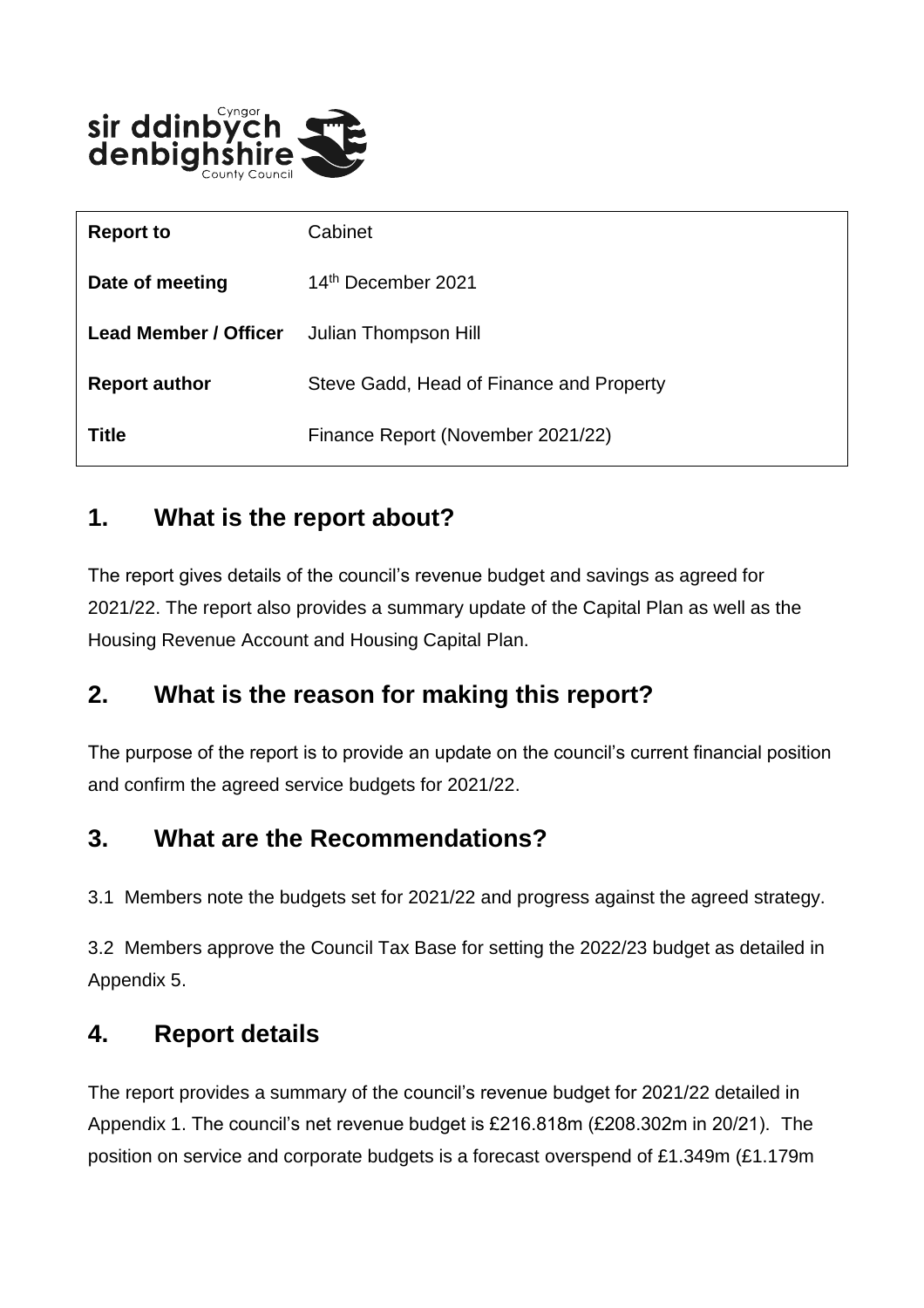overspend last month). Narrative around the current risks and assumptions underlying this assessment are outlined in Section 6.

The 2021/22 budget required service savings and efficiencies of £2.666m to be identified and agreed as detailed below:

- Fees and Charges inflated in line with agreed Fees and Charges policy (£0.462m).
- Operational efficiencies (£690k) mostly identified by services throughout the year and within Head Service delegated responsibility in consultation with Lead Members.
- Savings of £0.781m have also been identified which change service provision in some way and which were shared in detail with Cabinet and Council in the December briefings.
- 1% (£0.733m) Schools efficiency target from Schools Delegated Budgets.

The operational savings and fees and charges increases are assumed to have been achieved and the schools' savings are delegated to the governing bodies to monitor and deliver.

A decision is required on the calculation of the Council Tax Base for the 2022/23 financial year. The Council Tax Base is an amount required by the Local Government Finance Act 1992 to be used in the calculation of council tax by billing authorities and major precepting authorities and in the calculation of the amount of a precept payable by each billing authority to a major precepting authority. The Council Tax Base is a measure of the tax raising capacity of an authority. It is expressed in terms of the number of Band D equivalent dwellings in an authority's area, taking into account exemptions, discounts, disablement relief and the authority's estimate of its collection rate for Council Tax.

# **5. How does the decision contribute to the Corporate Priorities?**

Effective management of the council's revenue and capital budgets and delivery of the agreed budget strategy underpins activity in all areas, including corporate priorities.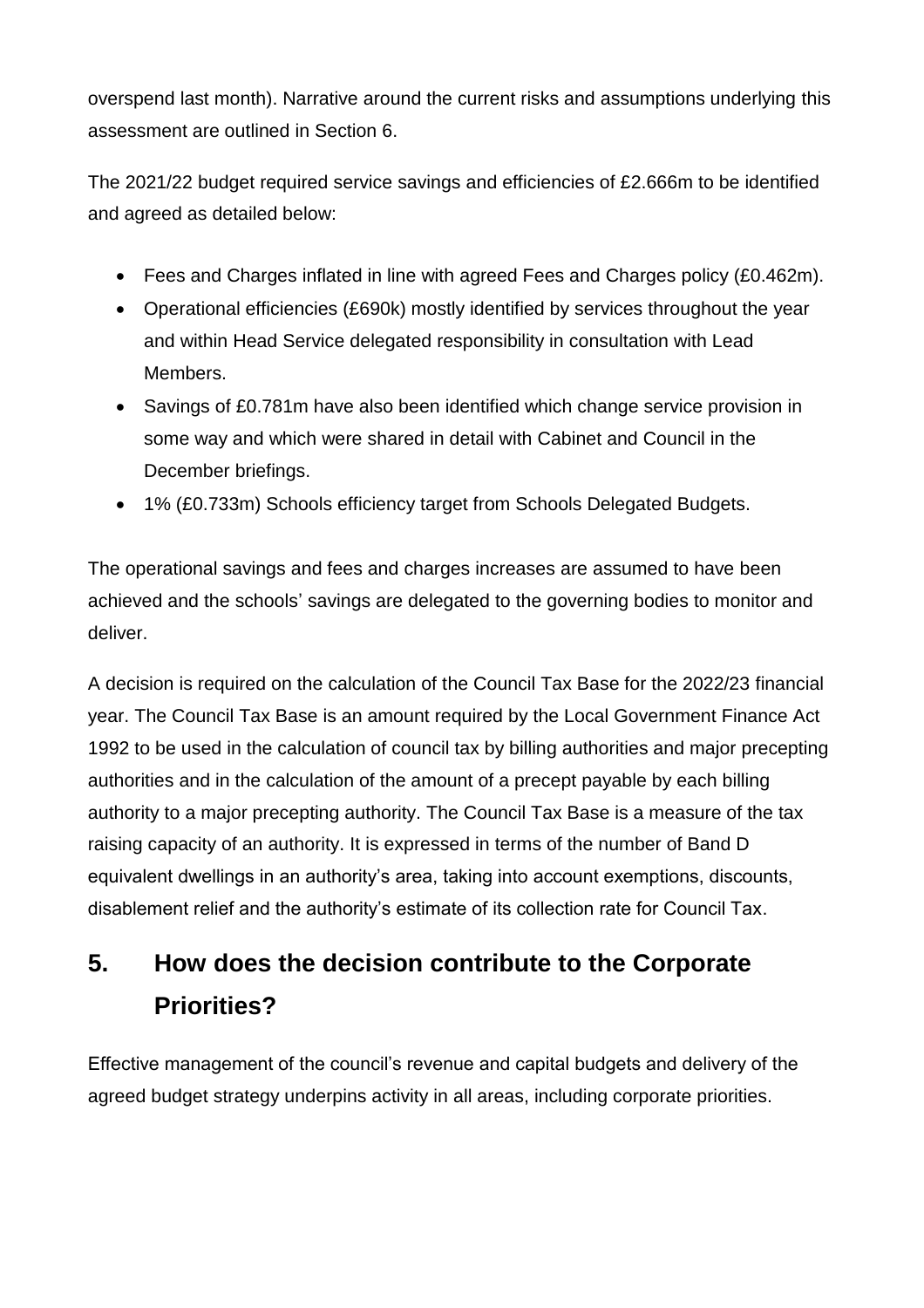### **6. What will it cost and how will it affect other services?**

Significant service narratives explaining variances and risks are detailed in Appendix 2, however the following should also be noted:

**6.1 Impact of Corona Virus** - The strategy of working in partnership with Welsh Government continues to ensure significant grant funding to help with Covid related pressures. So far seven expenditure claims for April to October have been submitted amounting to £5.3m. Two income claims amounting to £3.1m for quarters 1 and 2 have also been submitted. It is expected that the income claims will start to reduce now as the wider Covid restrictions have reduced, however expenditure claims are likely to continue. Obviously this will depend on the quickly changing situation regarding the Omicron variant.

**6.2 Corporate Budgets** – Currently projected to break even. However the following risks were identified in previous months, some of which have now been resolved. This may allow for the release of contingency to help fund service overspends in future months.

- Ongoing impact of Covid on the Council Tax Yield this is still a risk although performance in this area is recovering
- Ongoing impact on the Council Tax Reduction Scheme At present the additional budget agreed as part of the 21/22 is enough to fund the projected spend in this area – however this remains a volatile area that is impacted by the wider economic situation
- Pay settlements for  $2021/22$  the recent offer by employees regarding local government workers and the announcement regarding teachers' pay can be funded within the pressures included in the 21/22 budget. However it should be noted that the non-teachers' pay offer still has yet to be agreed and therefore remains a risk.

The position will continue to be monitored closely over the coming months.

**6.3 Schools** - The budget agreed by Council for 2021/22 included a total net additional investment (excluding increases in Welsh Government grants) in schools delegated budgets of just over £2.5m. The latest projection for school balances to be carried forward into 2022/23 is a net credit balance of £4.164m, which represents a decrease of £1.506m on the balances brought forward into 2021/22 of £5.670m. There is a small underspend of £124k on non-delegated budgets. The movement largely relates to the one-off Covid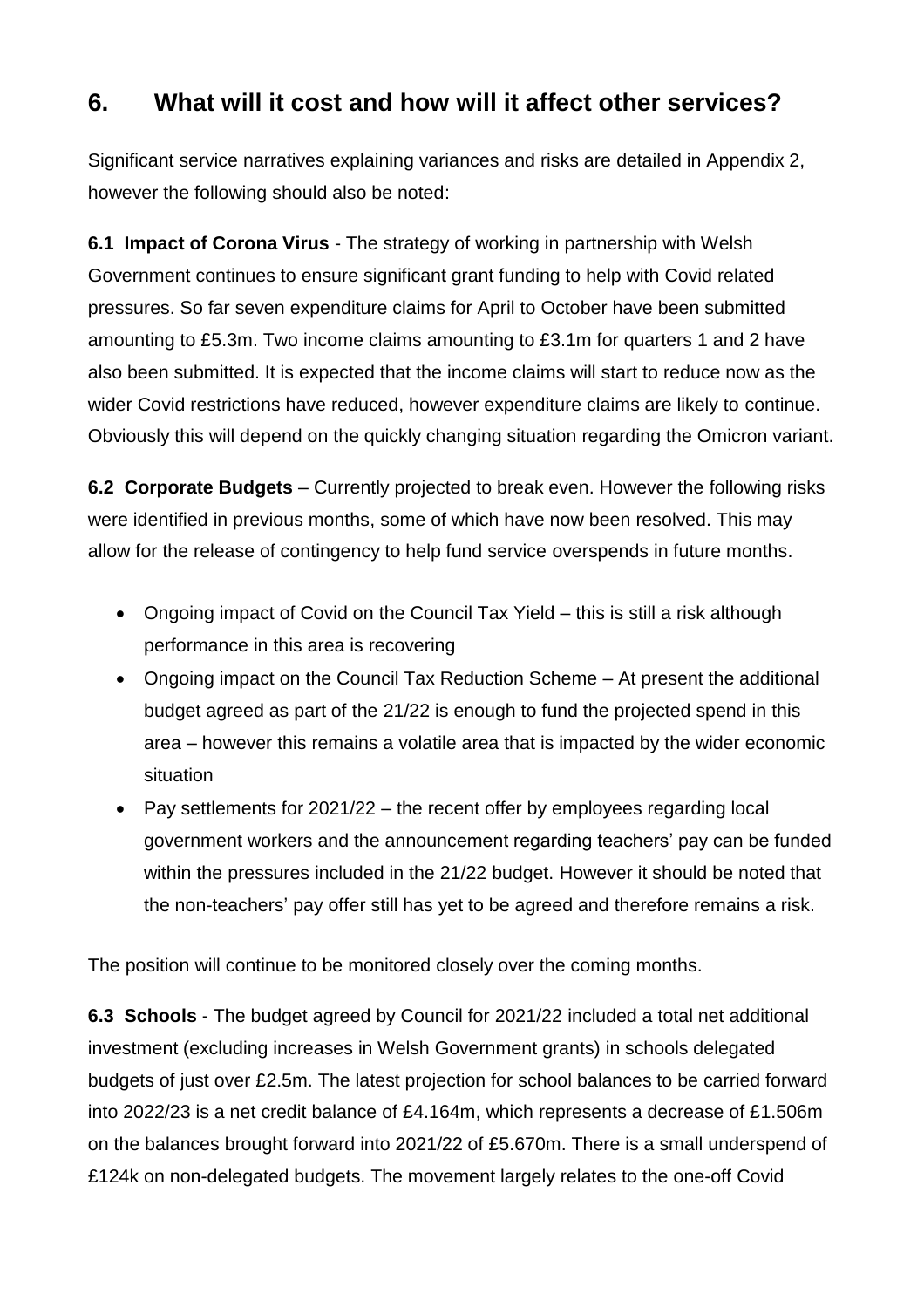grants received last financial year which boosted school reserves and which are now projected to be spent this financial year on the catch-up and Covid recovery programme in schools.

**6.4 The Housing Revenue Account (HRA)**. The latest revenue position assumes a decrease in balances at year end of £1.316m, which is £0.663m more than the £653k at the time the budget was approved. The Capital programme for 2021/22 currently stands at £29.3m is largely allocated between planned improvements to existing housing stock (£13m) and new build developments and acquisitions (£16m).

**6.5 Treasury Management** – At the end of November, the council's borrowing totalled £241.621m at an average rate of 3.68%. Investment balances were £11.3m at an average rate of 0.01%.

**6.6** A summary of the council's **Capital Plan** is enclosed as Appendix 3. The approved capital plan is £52.93m with expenditure to date of £19.37m. Appendix 4 provides an update on the major projects included in the overall Capital Plan.

# **7. What are the main conclusions of the Well-being Impact Assessment?**

A Well-being Impact Assessments for the Council Tax rise was presented to Council on 26 January.

## **8. What consultations have been carried out with Scrutiny and others?**

In addition to regular reports to the Corporate Governance Committee, the budget process has been considered by SLT, Cabinet Briefing, Group Leaders and Council Briefing meetings. The School Budget Forum have been included in the proposals through-out the year. Trade Unions have been consulted through Local Joint Consultative Committee. The Covid pandemic did impact on the level of consultation and engagement with the public, however plans are in place to engage early with all stakeholders during the budget process for 2022/23.